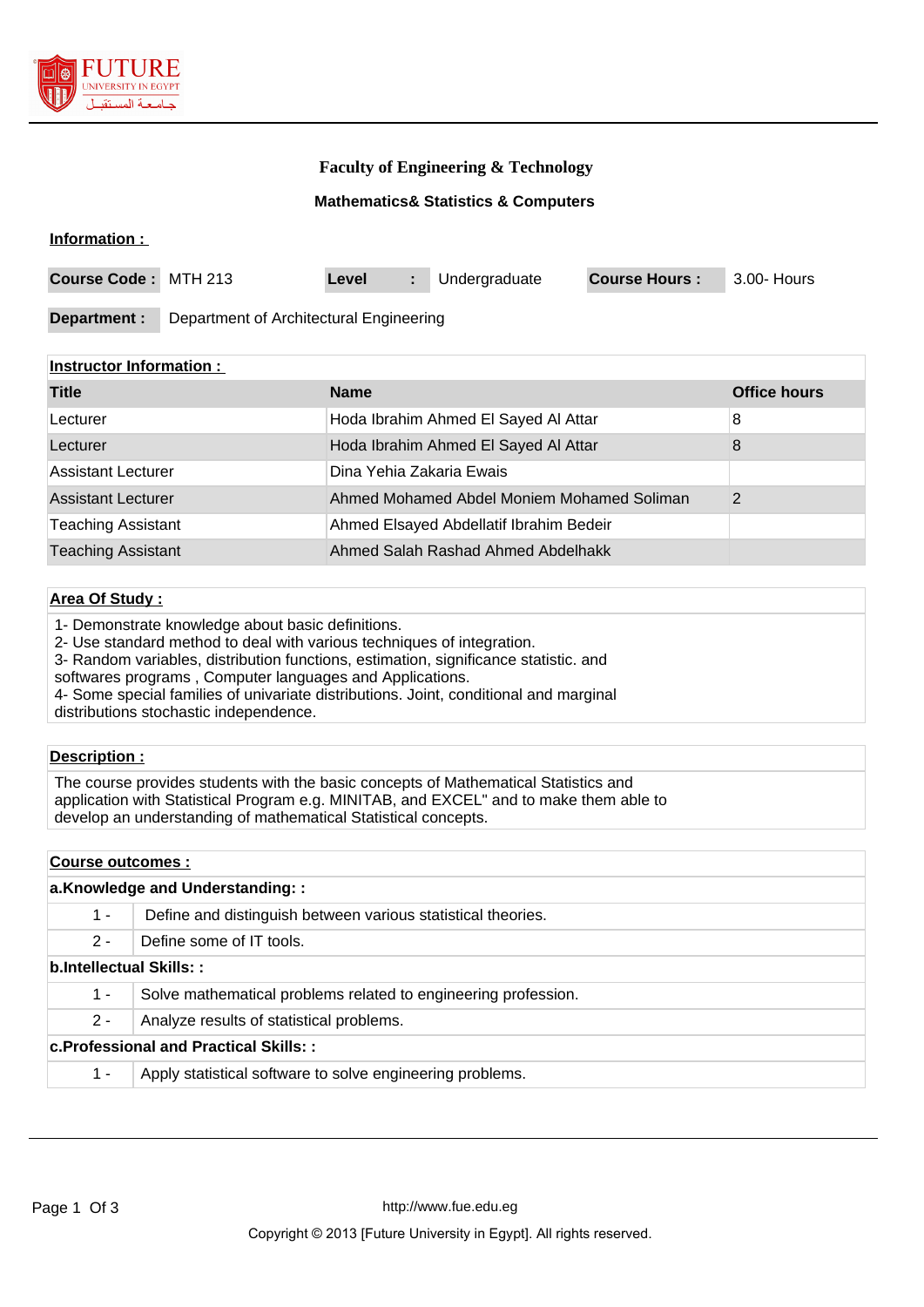

## **d.General and Transferable Skills: :**

1 - Manage tasks.

## **Course Topic And Contents :**

| <b>Topic</b>                                                                                                                                                                                                           | No. of hours Lecture |   | <b>Tutorial / Practical</b> |
|------------------------------------------------------------------------------------------------------------------------------------------------------------------------------------------------------------------------|----------------------|---|-----------------------------|
| Descriptive Statistic: Data Description, Frequency distributions for<br>Categorical Data<br>, Measure of central Tendency, and Numerical Measure of<br>Variability, Measure of<br>position, Exploratory Data Analysis. | 12                   | 6 | 6                           |
| Probability and counting: Random variables, Distribution functions,<br>and Joint,<br>conditional and marginal distributions, and Cumulative distribution<br>function.                                                  | 8                    | 4 | 4                           |
| Discrete Probability Distribution: Mean, variance and standard<br>Deviation                                                                                                                                            | 8                    | 4 | 4                           |
| Important Distributions: Bin(n,p), Poisson( $\Box$ ), and N( $\Box$ , $\Box$ )                                                                                                                                         | 8                    | 4 | 4                           |
| Confidence Intervals and Sample Size: Confidence Intervals for the<br>Mean when<br>Standard deviation is know, Good Estimator.                                                                                         | 8                    | 4 | 4                           |
| Solve problems: Using Statistical Program e.g.: Minitab and Excel<br>programs                                                                                                                                          | 16                   | 8 | 8                           |

| <b>Teaching And Learning Methodologies:</b> |  |
|---------------------------------------------|--|
| Lecture                                     |  |
| Tutorial                                    |  |
| Work @ Lab                                  |  |

| <b>Course Assessment:</b>    |                          |                |                                                                                          |  |
|------------------------------|--------------------------|----------------|------------------------------------------------------------------------------------------|--|
| <b>Methods of assessment</b> | <b>Relative weight %</b> | <b>Week No</b> | <b>Assess What</b>                                                                       |  |
| Assignments and quizzes      | 20.00                    |                | i- Discussions in the lectures to assess the<br>student ability to gain new information. |  |
| Attendance and Participation | 10.00                    |                | i- Discussions in the lectures to assess the<br>student ability to gain new information. |  |
| Final- Exam                  | 40.00                    | 15             | i- Discussions in the lectures to assess the<br>student ability to gain new information. |  |
| First mid-term Exam          | 15.00                    | 6              | i- Discussions in the lectures to assess the<br>student ability to gain new information. |  |
| Second mid-term Exam         | 15.00                    | 12             | i- Discussions in the lectures to assess the<br>student ability to gain new information. |  |

| <b>Course Notes:</b>           |  |
|--------------------------------|--|
| Course notes prepared by staff |  |